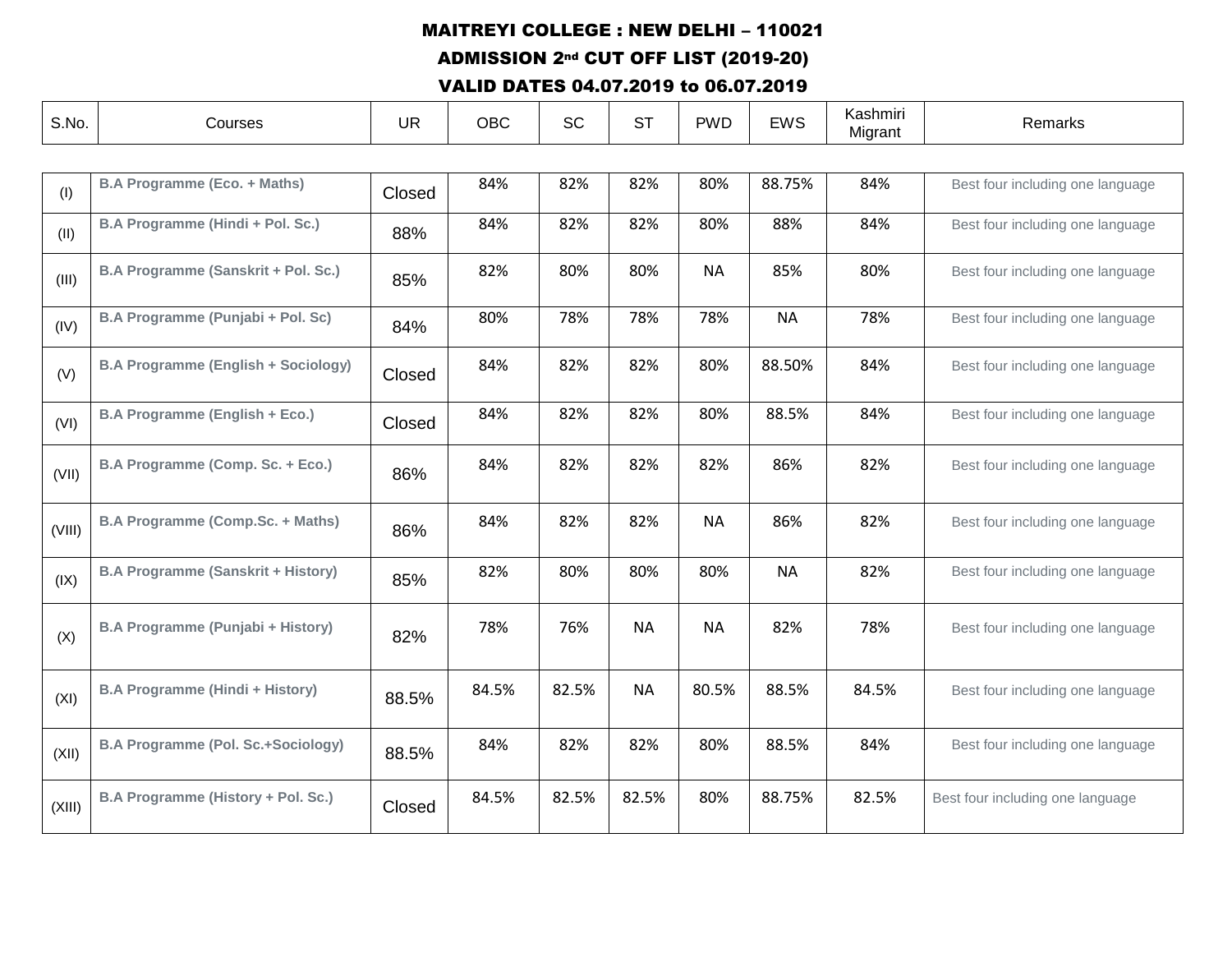ADMISSION 2nd CUT OFF LIST (2019-20)

| S.No.          | Courses                       | <b>UR</b> | <b>OBC</b> | SC    | <b>ST</b> | <b>PWD</b> | <b>EWS</b> | Kashmiri<br>Migrant | Remarks                                                                                                                                                                                                                                                                                                                                 |
|----------------|-------------------------------|-----------|------------|-------|-----------|------------|------------|---------------------|-----------------------------------------------------------------------------------------------------------------------------------------------------------------------------------------------------------------------------------------------------------------------------------------------------------------------------------------|
|                |                               |           |            |       |           |            |            |                     |                                                                                                                                                                                                                                                                                                                                         |
| $\overline{2}$ | <b>B.Com (Hons.)</b>          | Closed    | 92.5%      | 92.5% | 84.5%     | 92.5%      | 94.75%     | 92.5%               | (i) The applicant must have studied<br>and passed Mathematics/Business<br>Mathematics at the qualifying<br>examination for admission<br>(ii) An aggregate of 45% or more in<br>English/Hindi and combination of best<br>three among the following subjects:<br>Mathematics, Accountancy,<br>Economics and Business Studies/<br>Commerce |
| 3              | <b>B.Com</b>                  | 93.5%     | 89.5%      | 89%   | 83%       | 88%        | 93.5%      | 89.5%               | An aggregate of 40% or more in<br>English/Hindi and combination of best<br>three among the following subjects:<br>Mathematics, Accountancy,<br><b>Economics and Business</b><br>Studies/Commerce.                                                                                                                                       |
| 4              | <b>B.A. (Hons.) Economics</b> | 95.5%     | 92.5%      | 89%   | 89%       | 89%        | 95.5%      | 89%                 | (i) One language and three best<br>academic/elective subjects (ii) The<br>applicants must have studied and<br>passed Mathematics at the qualifying<br>exam for admission.                                                                                                                                                               |
| 5              | <b>B.A. (Hons.) English</b>   | 94.5%     | 90%        | 89%   | 89%       | 89%        | 94.5%      | 90%                 | (i) One language and three best<br>academic/elective subjects and must<br>include English for calculation of Best<br>four.<br>(ii) 2% advantage on aggregate of<br>Best four to those who studied Elective<br>English.                                                                                                                  |
| 6              | B.A. (Hons.) Hindi            | 81%       | 80%        | 76%   | 76%       | 76%        | 81%        | 80%                 | (i) One language and three best<br>academic/elective subjects and must<br>include Hindi for calculation of Best four.<br>(ii) 2% advantage on aggregate of Best four<br>to those who studied Elective Hindi<br>(iii) The applicants who did "Prabhakar in<br>Hindi" also are eligible for admission.                                    |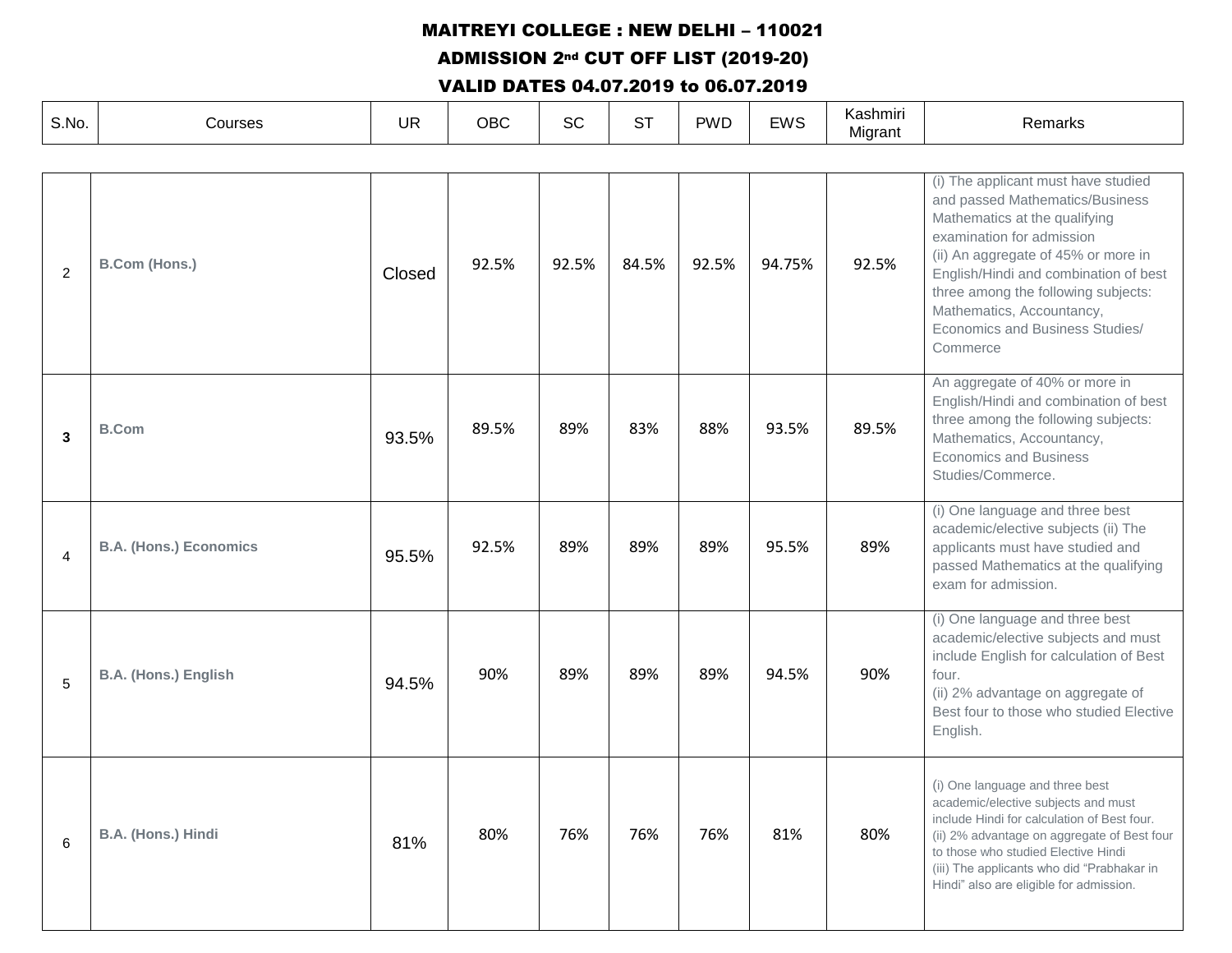ADMISSION 2nd CUT OFF LIST (2019-20)

| S.No.          | Courses                               | <b>UR</b> | <b>OBC</b> | <b>SC</b> | <b>ST</b> | <b>PWD</b> | <b>EWS</b> | Kashmiri<br>Migrant | Remarks                                                                                                                                                                                                             |
|----------------|---------------------------------------|-----------|------------|-----------|-----------|------------|------------|---------------------|---------------------------------------------------------------------------------------------------------------------------------------------------------------------------------------------------------------------|
|                |                                       |           |            |           |           |            |            |                     |                                                                                                                                                                                                                     |
| $\overline{7}$ | <b>B.A. (Hons.) History</b>           | 92.5%     | 88.5%      | 86.5%     | 86.5%     | 86.5%      | 92.5%      | 88.5%               | One language and three best<br>academic/elective subjects                                                                                                                                                           |
| 8              | <b>B.A. (Hons.) Political Science</b> | Closed    | 89%        | 87%       | 87%       | 87%        | 93.25%     | 89%                 | One language and three best<br>academic/elective subjects                                                                                                                                                           |
| 9              | <b>B.A. (Hons.) Sanskrit</b>          | 65%       | 63%        | 60%       | 60%       | 59%        | 65%        | 63%                 | (i) One language and three best<br>academic/elective subjects.<br>(ii) Advantage of 2% in the 'Best Four'<br>percentage will be given to those<br>applicants who have studied that<br>particular elective language. |
| 10             | <b>B.A. (Hons.) Sociology</b>         | 93%       | 88%        | 86%       | 86%       | 84%        | 93%        | 88%                 | One language and three best<br>academic/elective subjects                                                                                                                                                           |
| 11             | <b>B.Sc (Hons.) Botany</b>            | 90%       | 89%        | 85%       | 85%       | 85%        | 90%        | 89%                 | (i) Aggregate of Physics, Chemistry,<br>Biology/Biotechnology (Practical&<br>Theory together) And passing in one<br>compulsory language i.e. English with<br>50% marks.                                             |
| 12             | <b>B.Sc (Hons.) Chemistry</b>         | 94.66%    | 92.66%     | 89.66%    | 89.66%    | 89.66%     | 94.66%     | 92.66%              | Physics, Chemistry and Mathematics<br>and one compulsory language should<br>be 50%                                                                                                                                  |
| 13             | <b>B.Sc (Hons.) Mathematics</b>       | 94.5%     | 92%        | 88%       | 88%       | 86%        | 94.5%      | 92%                 | (i) one language, Mathematics and two<br>best elective /academic subjects<br>(ii) 50% marks in Mathematics and an<br>aggregate of 45% marks in the<br>qualifying examination                                        |
| 14             | <b>B.Sc (Hons.) Physics</b>           | Closed    | 92.66%     | 89%       | 89%       | 89%        | Closed     | 92.66%              | Physics, Chemistry and Mathematics<br>and one compulsory language should<br>be 50%                                                                                                                                  |